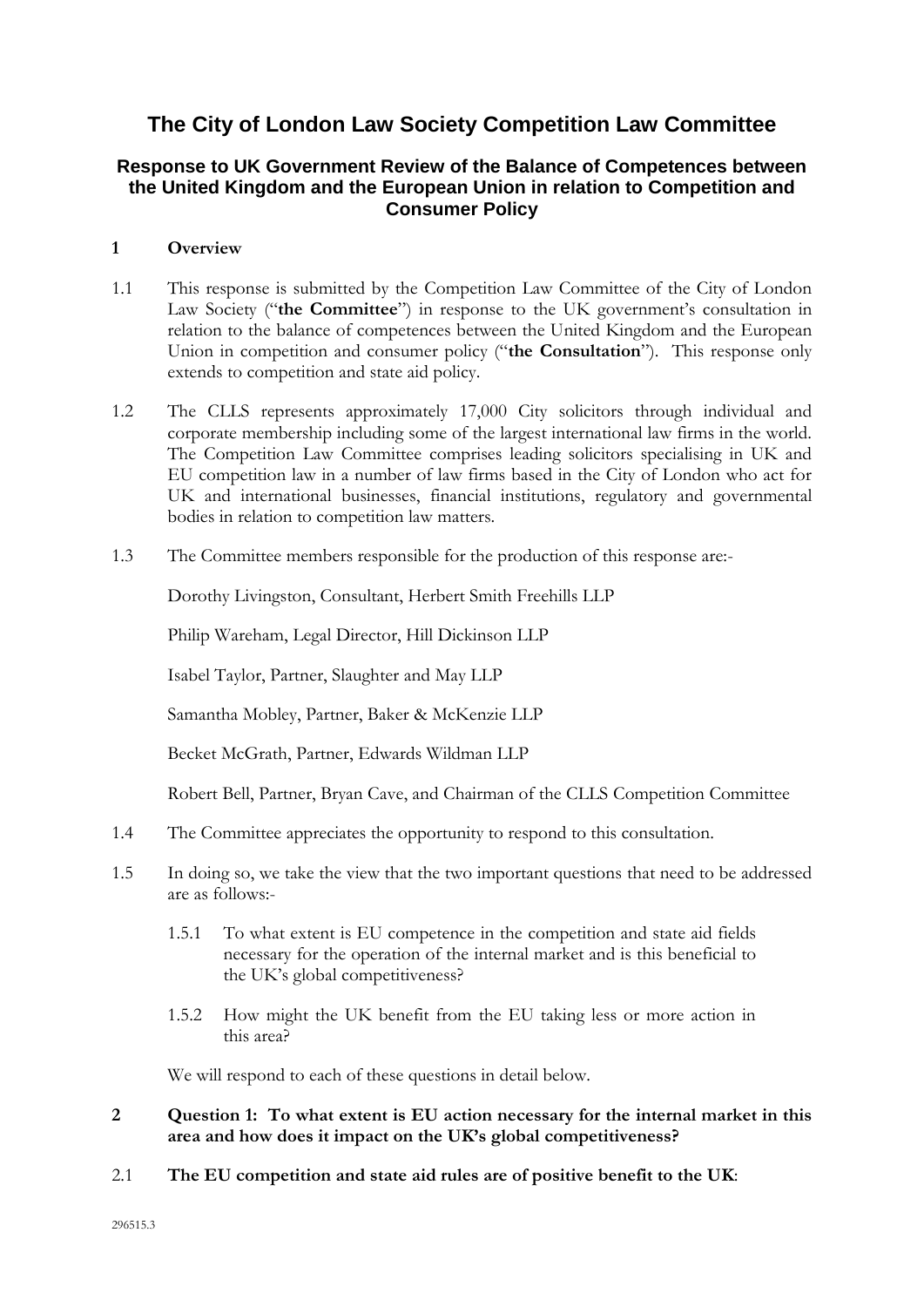- 2.1.1 **EU competition and state aid regulation are essential to the internal market:-** The EU system of competition and state aid regulation is fundamental to and underpins the internal market. It is one of the founding principles of the EU treaties. Competition policy remains important in preventing discrimination on national lines and oulawing distortions of competition by businesses or governments. An effective competition policy and effective state aid control are crucial to an open and vibrant economy and an essential prerequisite to encourage foreign investment. The competition and state aid provisions (now contained in Articles 101-109 of the Treaty for the Functioning of the European Union ("**TFEU**")) were also part of the Treaty of Rome establishing the European Economic Community, to which the UK signed in 1972.
- 2.1.2 As a preliminary remark, it is worth mentioning that membership of the EU also gives the UK automatic membership of the European Economic Area, which effectively extends the same competition regime to an additional three Member States. To a more limited extent, the UK also has an indirect right to ensure that third countries with which the EU has association agreements maintain similar competition rules. Thus to the extent that the EU brings about positive benefits for UK businesses and trade in relation to other EU Member States those benefits actually extend far wider.
- 2.1.3 **Benefits of a de-centralised competition regime:-** In 2003 in a response to the growing Community and the increased demands on the European Commission's resources, the competition law enforcement system was modernised pursuant to the Modernisation Council Regulation No. 1/2003. This saw a considerable amount of decentralisation of the enforcement of Articles 101 and 102 to national competition authorities supported by the national courts. This de-centralisation agenda is still being followed today with the Commission's proposals for a directive to encourage private actions for damages for breach of Articles 101 and 102 in the national courts. These reforms have seen the healthy development of a UK competition law regime<sup>1</sup> and a greater number of cases being dealt with at a national level. However, this has been without prejudice to the predominant role played by the EU competition regulator in important competition cases which have ramifications for the Community as a whole. This precedent has shown how the principle of subsidiarity can work well when correctly applied.
- 2.1.4 **Benefits of a uniform centralised merger control regime:-** While the competition regime operated on the basis of concurrency, the EU Merger Regulation (Council Regulation No. 139/2004/EC) gave the European Commission the exclusive right to vet large mergers having a Community Dimension, as defined in the Regulation. This created a one stop shop for the clearance of major transactions within the Community. This had a significant effect of reducing the burden on business of potentially having to notify their transactions of up to (now) 28 (31 if all EEA states are included) separate competition authorities.
- 2.1.5 Although the effect of this Regulation was a substantial dilution of national sovereignty, the legislation contained safeguards providing for the almost automatic referral back to Member States relevant mergers which affected a particular Member State's markets or which had implications for the public interest such as the plurality of the media or

-

<sup>1</sup> The UK competition law regime has been modernised along the same principles as EU Law with the Competition Act 1998 replacing the Restrictive Trade Practices Act 1973, which followed an approach introduced in 1956 that had become ineffective to control anticompetitive agreements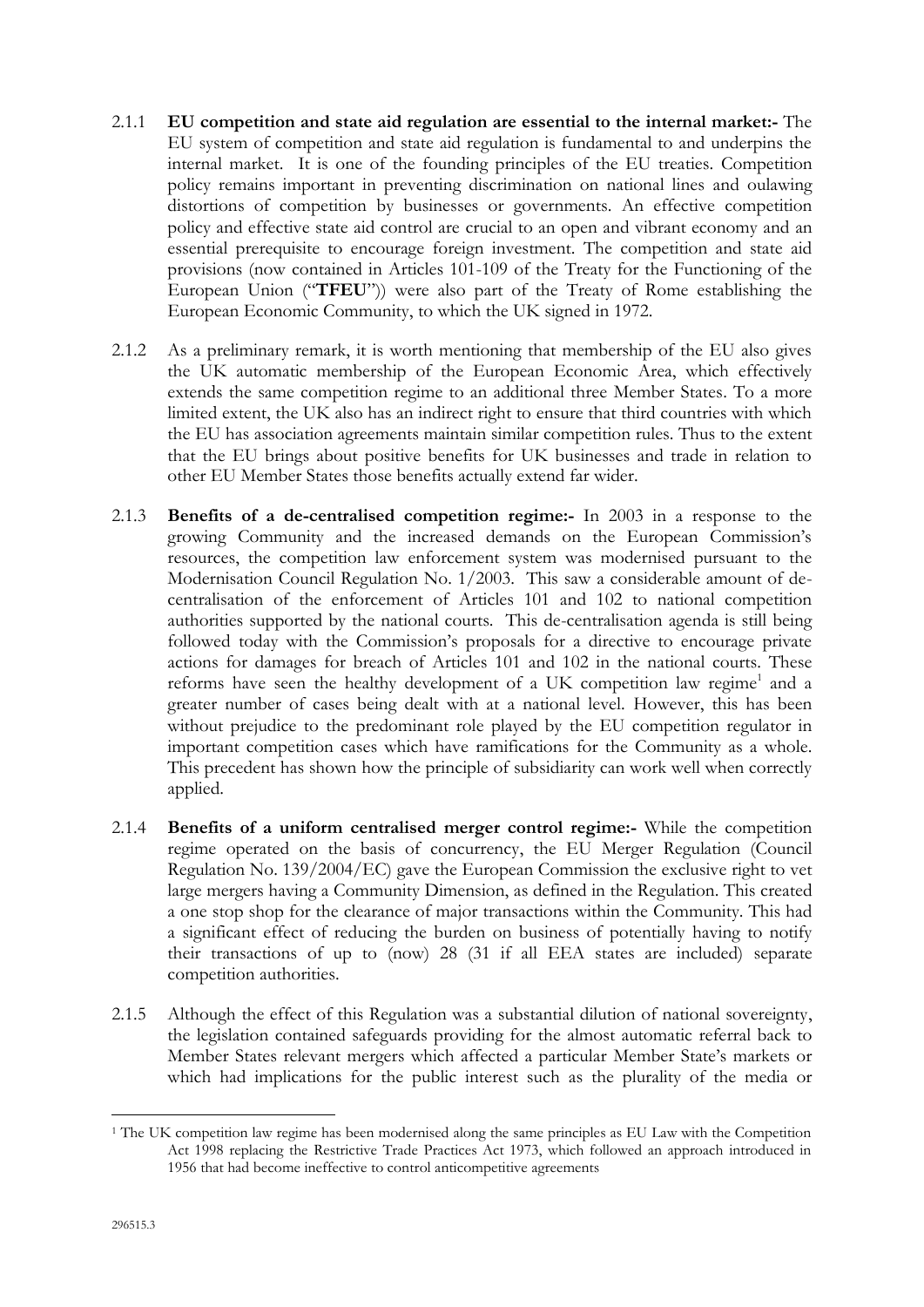defence and national security issues. In this way, the EU Merger Regulation has so far successfully balanced national sensitivities with delivering a faster and more effective centralised merger control regime dealing with pan-European/global mergers which was and still is welcomed by business.

- 2.1.6 **The Commission has a strong central role to play in the enforcement of the state aid regime:-** Although there are some wrongs in the system, the EU state aid policy as enforced by the Commission is necessary and works well for the UK and the EU as a whole in breaking down barriers and protectionism. There continues to be need to avoid disruption to the internal market by Member States promoting national champions and avoiding distortions of competition between undertakings benefitting from aid and those that do not.
- 2.1.7 In addition, the rules have also been effective in limiting the amount of state resources that have been channelled into subsidy races between Member States to obtain the prize of a particular industrial investment or major development opportunity.
- 2.1.8 Therefore, the Committee takes the view that the EU state aid rules have been largely effective in creating a level playing field for Member States' companies trading within the EU. By contrast one only needs to look at the considerable amount of protectionism outside of the EU which, the GATT/WTO has not been able to effectively address and which the GATS has achieved even less in relation to services. The US is a particular case in point and it is no secret that the UK has taken the lead in supporting the European Commission in its efforts to negotiate a comprehensive free trade agreement between the two trading blocs in an effort to replicate the EU system.
- 2.1.9 **EU competence in competition and state aid is a major benefit to the UK economy:-** Given our above observations, we consider EU competence in both competition and state aid policy necessary for the operation of the internal market and there is no case for a sudden change. The single competition regime has helped to significantly promote the UK's global competitiveness and reduce regulatory barriers on business, such that investment in the UK economy can be made more quickly and easily. It also promoted the consummation of international trade whether within or outside the European Union.
- 2.1.10 **EU competition and state aid law; a major export for UK law firms:-** European competition and state aid law applies uniformly throughout the Community. This has allowed UK law firms to promote their expertise in advising on EU competition and state aid law on a Europe wide basis. Many companies outside the UK come to London to tap the rich seam of competition and regulatory expertise resident within the many international law firms with offices in the city. For law firms this has created a major stream of work which, in turn, has boosted many skilled jobs and has been positive for the UK economy. It is part of London's attraction as a major business and financial centre. Expertise in these areas has also created further opportunities worldwide in advising developing countries on the establishment of their own competition systems which interestingly, have generally preferred the adoption of EU-style competition law rather than following the US enforcement model (e.g. China).
- 2.1.11 **Conclusion:-** As will be seen from the above examples the competition law and the state aid competences have largely been unchanged over the years but have evolved gradually to meet the demands of a larger EU. The effective enforcement of the rules throughout the EU has been of considerable benefit to the UK economy and has made a significant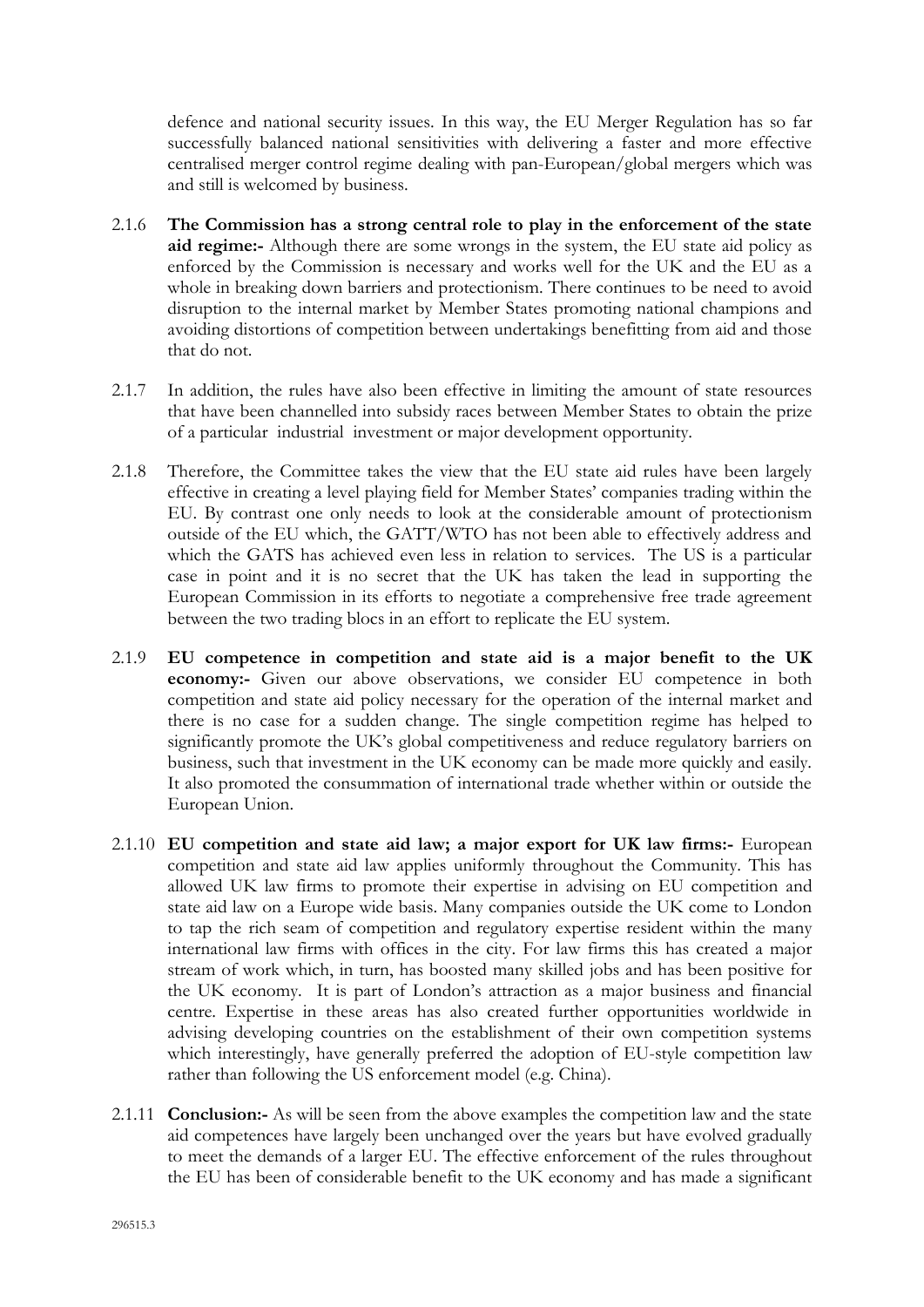contribution in opening up markets which were hitherto closed or too difficult to contest. We believe the competition and state aid rules have been highly successful and are a testament to an area of the TFEU and former treaties that have worked well for the UK economy over many years.

2.1.12 Although we do have a number of observations and proposals about how the balance of competence in these areas might be changed (or at least clarified) the CLLS Competition Committee is strongly of the view there is no justification for a sudden or significant change in the current balance of competences in this area between the UK and the European Union.

#### **3 Question 2: How might the UK benefit from the EU taking less or more action in competition and state aid policy?**

#### 3.1 **(i) EU Merger Regime**

- 3.1.1 **EU merger regime needs to be simplified not extended:-** The introduction of the one-stop shop merger clearance regime under the EU Merger Regulation has worked relatively smoothly and has been beneficial to both the UK and EU economies for the reasons referred to above. However the system does require some reform. The business community also requires protection from the ambitious plans of the European Commission to expand their jurisdiction in this area.
- 3.1.2 **Vetting of minority shareholdings should be a national competence:-** Our largest major concern in relation to competence issues relates to proposals outlined in a recent Commission Consultation aimed at extending the EU Merger Control regime to the acquisition of minority shareholdings (Commission Staff Working Paper "Towards more effective EU merger control"). We believe that if these proposals are introduced they would have a chilling effect on the economy and stock markets. We are firmly of the view that examination of these transactions is best carried out at national level.
- 3.1.3 If the Commission's proposals are taken forward the likely effect will be the creation of more notification requirements and red tape for UK business and the UK capital markets and investment community. The introduction of compulsory notification and standstill periods would make matters worse. Problems also exist if a voluntary notification system were implemented as this would create uncertainty and confusion between the competences of the EU and the UK regulators. There would be a considerable loss of sovereignty over UK mergers which in this particular instance we believe is uncalled for and unnecessary. We would direct your attention to the CLLS response to the EU Consultation on this subject. A full text of this submission can be found at:-

http://www.citysolicitors.org.uk/attachments/category/108/20130911%20CLLS%20E UMR%20Minority%20Interests%20Consultation%20Response.pdf

3.1.4 **Foreign to foreign joint ventures to be exempt from EU merger control:-** Another unnecessary burden upon business is having to notify mergers which have no appreciable effect in the EU but which are caught by the application of the turnover thresholds under the EU Merger Regulation. The extension of the new EU simplified merger procedure which was recently introduced by the Commission in December 2013 is unlikely to assist in removing these types of mergers from notification altogether.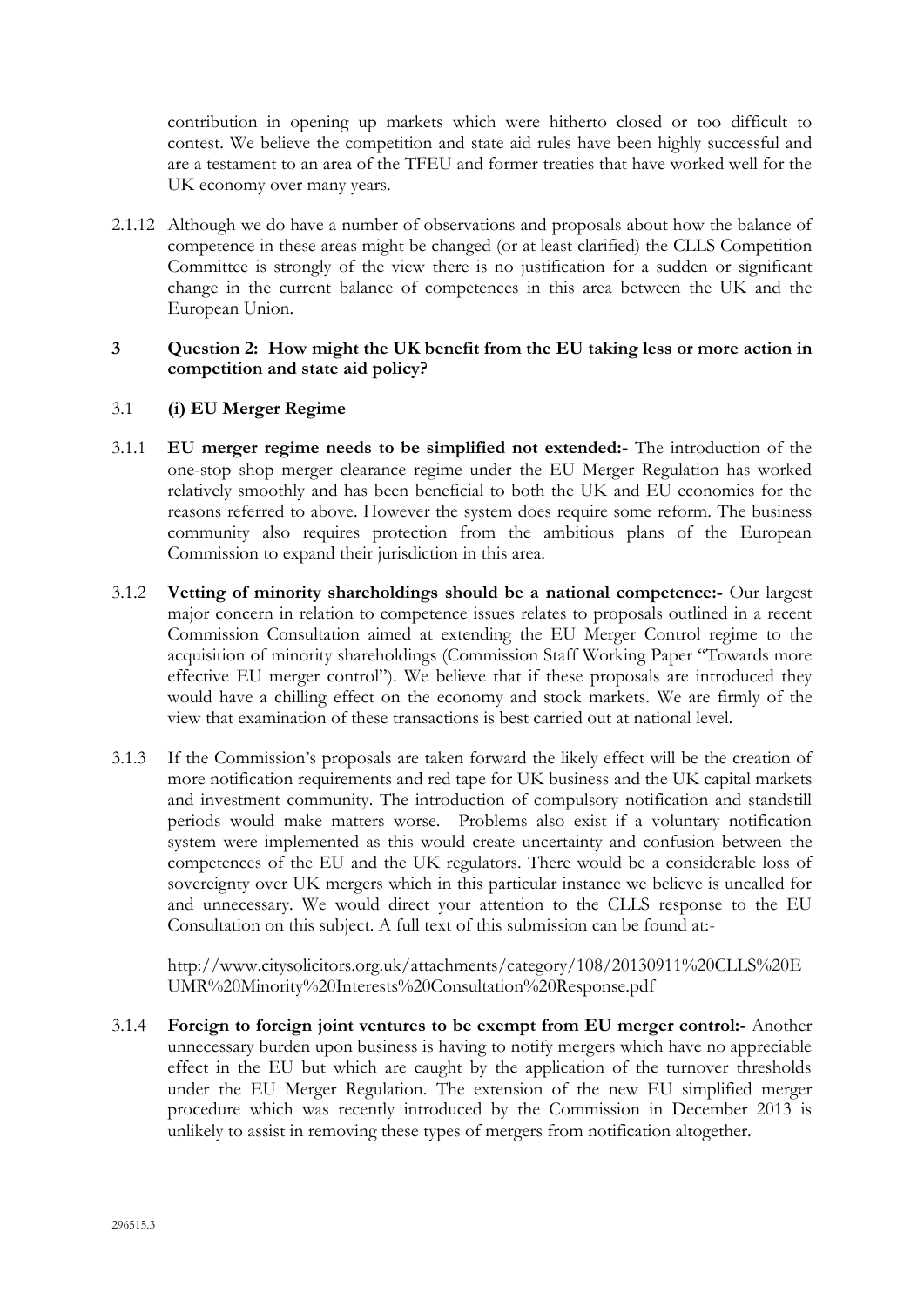- 3.1.5 The particular onerous yet needless application of the Regulation applies to extra EU joint ventures when the turnover of the joint venture parents trip the relevant turnover thresholds in the Regulation even if the joint venture has no possible effect or impact on competition in the EU. If two major EU companies with a combined aggregate worldwide turnover of €5 billion and €250 million each in the EU (not having more than two thirds of their turnover within the same Member State) decided to jointly purchase a coffee shop in Central America they would still legally have to notify the transaction under the EU Merger Regulation.
- 3.1.6 Although this is an extreme example chosen for the sake of emphasis there are a good number of transactions that fall into this category. These should be given a general exemption from the Commission's merger vetting procedures.
- 3.1.7 **EU Information Requests still onerous, not a blueprint for the UK CMA:-** The recent Simplification reforms introduced by the Commission, among other things, sought to lighten the load of information requests under Form CO not just in relation to the use of the Simplified Merger Notice but also where "Affected Markets" need to be reported under the full Form CO procedure. However, the Commission's view is that its reforms lessen the load of information requirements being placed upon the business community. It believes that increased use of information waiver procedures at the discretion of its case handlers will result in a reduction of the burden. However, there is real scepticism that this is likely to bring forward the advertised benefits. The system remains cumbersome and long and indeed the burden as regards the disclosure of internal documents has been increased. Although there is a statutory Phase I consideration period the increased amount of time taken up by pre-notification discussions is likely to further increase the cost upon business.
- 3.1.8 As a Committee we continue to be concerned about the Commission's extensive information requests in enforcing its merger control regime. However, our concerns also have a place nearer to home. **The approach the CMA seems to be adopting in setting out the type and amount of information it is requesting from merging parties appears to be following the EU model. The UK should not follow this aspect of the EU model**. We are concerned that this will result in greater burdens on business in terms of cost of notifying, the timescale for obtaining clearance in unproblematic cases and the extensive information requests which are likely to be asked of the parties.
- 3.1.9 **Greater EU international advocacy for merger control uniformity:-** Despite the issues raised above, we continue to believe that the EU merger regime and its widely acclaimed reputation for economic and legal analysis of mergers under the EU Merger Regulation represents a valuable export for the EU. This is a particularly so to non-EU countries particularly in the developing world. Many have already adopted EU-style merger control regimes in preference to the US model (e.g. Singapore, Malaysia and China). With a proliferation of merger control regimes in the world over the last 5 years or so, it is in the interests of the business community that both the UK and the EU use their advocacy opportunities to urge the adoption of processes and assessment for mergers similar to the EU practice in the developing world.

#### 3.2 **(ii) Competition/antitrust enforcement**

There are a number of areas in the competition/antitrust field which need to be addressed.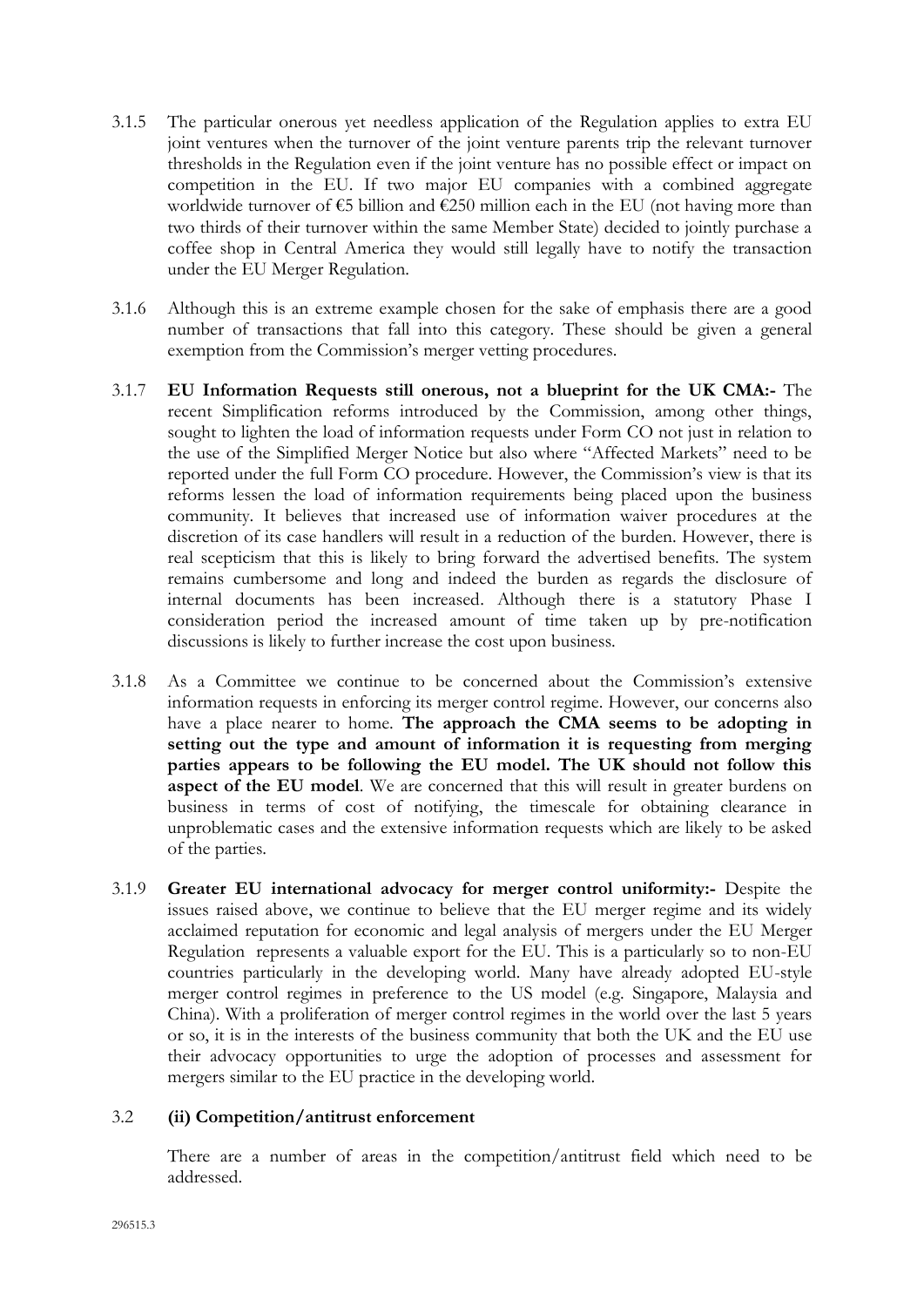- 3.2.1 **Greater transparency in case allocation through the ECN:-** There is no one-stopshop system for competition enforcement similar to the merger control regime based on bright line thresholds. The de-centralisation system of competition was created by Council Regulation 1/2003 and is administered by the European Commission Network (ECN). The ECN, which comprises national regulators and the European Commission, has set out procedures regarding case allocation. However, there is no transparency about when the Commission or a national regulator has competence in any particular case. Although the system for case allocation has improved in recent years, there is still considerable room for improvement. This lack of transparency has a negative effect on the areas discussed below.
- 3.2.2 **Need for an EU uniform leniency application process:-** There exists a major problem in relation to claims for leniency applications made in cartel cases in different jurisdictions. As there is no single uniform leniency application process, there are problems in working out which leniency applicant is first through the door in a leniency race. As you know the first through the door is entitled to 100% immunity from fines provided they respect the terms of the leniency regime. This uncertainty results in businesses seeking to make multiple leniency applications in all relevant national jurisdictions and at an EU level.
- 3.2.3 Where a cartel covers several jurisdictions there is uncertainty about whether the scope, subject matter and parties involved in the cartel are the same as in other countries and whether that application in another country would provide leniency in another. There is also the worry that another party might be the first to file in another jurisdiction. In our view the system is in need of substantial and immediate reform. We would suggest that there should be a single point for the submission of leniency applications through the Commission and that once filed with the Commission, these would have force throughout the Member States. We appreciate this is an increase in the EU jurisdiction but it is a necessary step given the current structure of EU Competition law and the enforcement regime.

#### 3.3 **(iii) State Aid**

- 3.3.1 **Need for a central role for the EU Commission:-** We believe there is the need for a strong central role for the Commission in the enforcement of the state aid regime. As almost all the state aid measures in dispute are granted by national governments (or local government under the auspices of their national governments) we feel it is difficult to see an effective system of de-centralised regulation relying on national bodies.
- 3.3.2 Although national courts do have a role in granting injunctions and enforcing recovery orders made by the Commission and limited powers to award damages against the grantor of unlawful state aid, it is only the Commission under the Treaty that has the power to authorise state aid under Article 107(3) TFEU. This should continue for the reasons explained above.
- 3.3.3 **Need for reform:-** Whilst we believe the EU state aid regime has done a lot to promote fair competition and prohibit discrimination on a national basis in the EU, there are aspects of the regime which do need improvement. These are as follows:-
	- 3.3.3.1 there are long and unacceptable delays in the Commission approving state aid before appropriate state aid can take effect;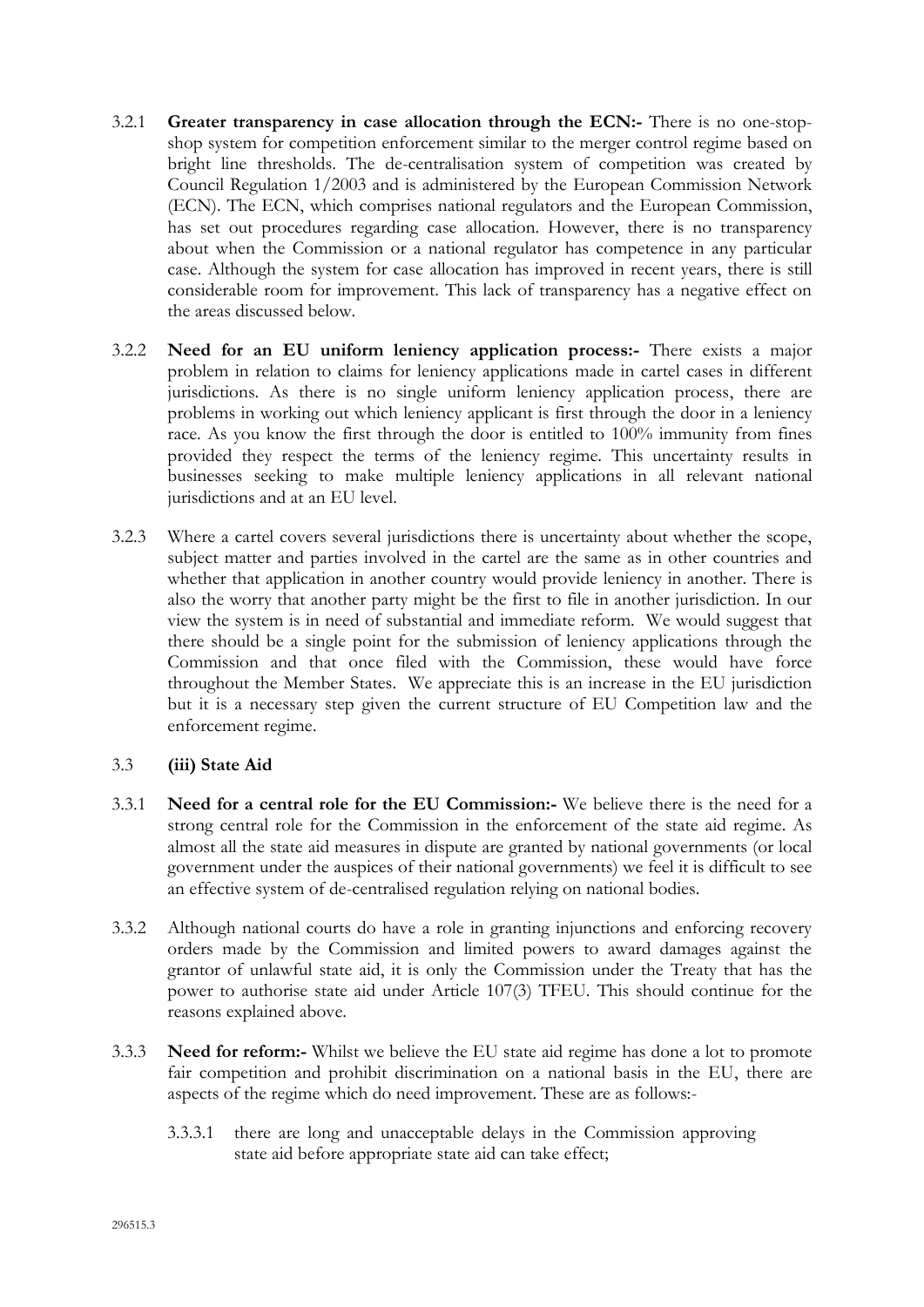- 3.3.3.2 the jurisdictional limitation on which type of state aid the Commission is legally obliged to examine is put at a low level being any affect on trade. There is no requirement that that there must be an appreciable effect on trade between Member States as in Articles 101 and 102 TFEU;
- 3.3.3.3 the case law of the CJEU does not allow the Commission to prioritise its workload along the lines accepted under the competition rules (see Automec II, Case T-24/90, judgment of 18th September, 1992); and
- 3.3.3.4 beneficiaries are kept in the dark; there is no transparency before an indepth investigation.

So how can these shortcomings be addressed?

- 3.3.4 **Increase in the current de minimis threshold:-** We very much welcome the Commission's efforts to broaden the block exemptions. However, identifying the categories of aid to be fast tracked for approval does not solve the central issue that too many smaller cases are clogging up the system. We believe the current de minimis block exemption which sets the threshold at which aid does not affect trade between Member States is too low at  $\epsilon$ 200,000. One way to alleviate some of the burden of the Commission is to increase the threshold.
- 3.3.5 **Treaty change to amend Commission's jurisdiction:-** Whilst we appreciate this is likely to be more politically difficult and involved, an alternative approach would be to seek a Treaty amendment to the state aid provisions to ensure they are brought into line with the competition rules by making the Commission's competence only kick in when the aid in question appreciably affects trade between Member States. Reversing the jurisprudence of the CJEU to allow the Commission to prioritise their workload in this area would be also require Treaty amendment but we believe this could have a beneficial effect on minimising the log jam of unmeritorious cases and allowing important rulings to be fast tracked.
- 3.3.6 **National courts should be given greater powers:-** However, it is appreciated that the above proposals are not without risk as it could deprive smaller claimants of redress and potentially give greater licence to those more industrial policy minded member states to grant more aid than before knowing that there is no longer sufficient oversight.
- 3.3.7 To guard against this, national courts could be given a greater role in examining state aid. At the present time, national courts only have limited remedial powers. In addition, we know there are problems associated with enforcement as in many jurisdictions claimants have difficulty bringing a claim against their own Member State within that state's own courts. For example, we understand that in Italy there is a high bar for bringing a claim against the State in the national courts. Claimants would have to show really serious harm in line with Francovitch [1991] ECR 1-5357 and Factortame C-221/89 to ground their case. The extension of the national courts role in enforcing state aid policy would be consistent with the approach taken under the competition rules. Private parties are being enlisted as "private attorney generals" (to use US terminology) to bring private enforcement actions for damages as an additional weapon in the armoury of the EU Commission to police the rules in a fast growing Community.